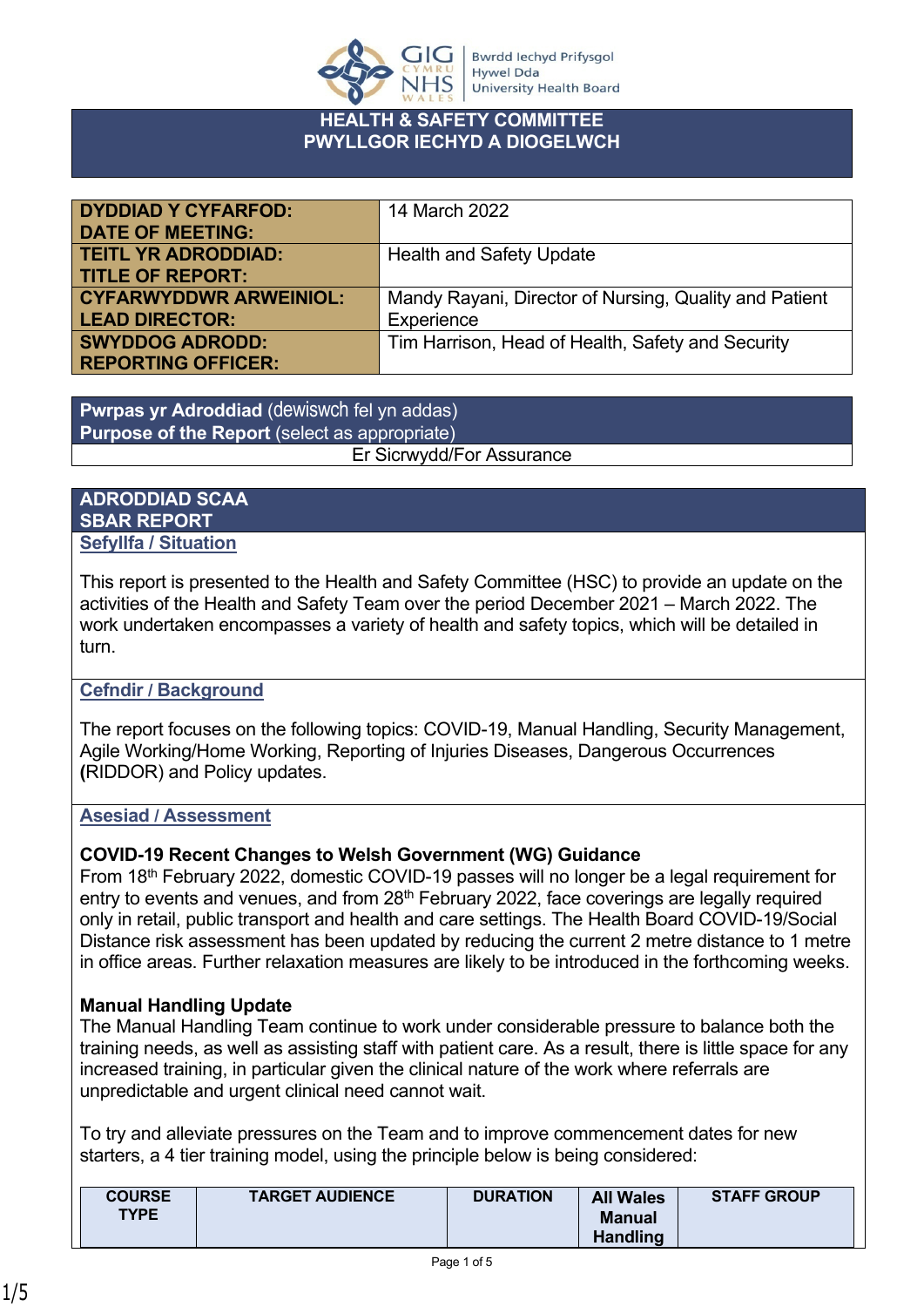| Office based staff, ward                            |
|-----------------------------------------------------|
| clerks, reception staff                             |
|                                                     |
|                                                     |
|                                                     |
| Hotel facilities, catering                          |
| staff, medical records,                             |
|                                                     |
|                                                     |
| Doctors, Clinical Nurse                             |
| specialist/ clinic nurses,                          |
| Family Liaison Officer,<br>Vaccination centre staff |
|                                                     |
|                                                     |
|                                                     |
|                                                     |
|                                                     |
|                                                     |
| Community staff                                     |

#### **AWMHP Modules:**

**A** Theory and principles of Manual Handling, **B** Inanimate load handling, **C** Sitting, standing, walking **D** Bed mobility, slide sheets, lateral transfers, **E** Emergency handling, the falling & fallen, **F** Hoisting

#### **Manual Handling Risk Assessment for New Starters**

Manual handling training forms part of corporate induction and this training should take place before the person commences any practical manual handling work. In instances where training prior to the start date is not possible, managers can use a newly revised risk assessment form to assess the safety of the individual working in their environment prior to receiving training.

Whilst practical training is awaited, the risk assessment will determine what the individual can safely undertake and make clear what cannot be undertaken. This is a short-term arrangement, which will require regular review and does not replace training.

The risk assessment includes:

 Allowance for any previously trained and experienced staff to commence work while awaiting their pre-booked HDdUHB training and reserve 2-day places for those who require it most, e.g. inexperienced handlers.

This will be a significant piece of work to make the necessary alterations on the Electronic Staff Record (ESR), however it will lead to a better, more efficient way of providing appropriate and proportionate training to staff.

### **Agile Working/Home Working**

Since the outbreak of COVID-19, an increased number of staff are working in an agile manner across the Health Board at various sites and from private/home premises. The HSE removed the temporary working status of those working from home due to COVID-19. The Health and Safety Team have contributed to a National guidance document developed to ensure those who are adopting agile working or who are working from private/home premises have adequate facilities.

### **Definitions**

 Agile Worker – Any member of staff who has the ability to work from multiple locations, including private and Health Board premises. This may include some aspects of working from home, however this is not a formal arrangement.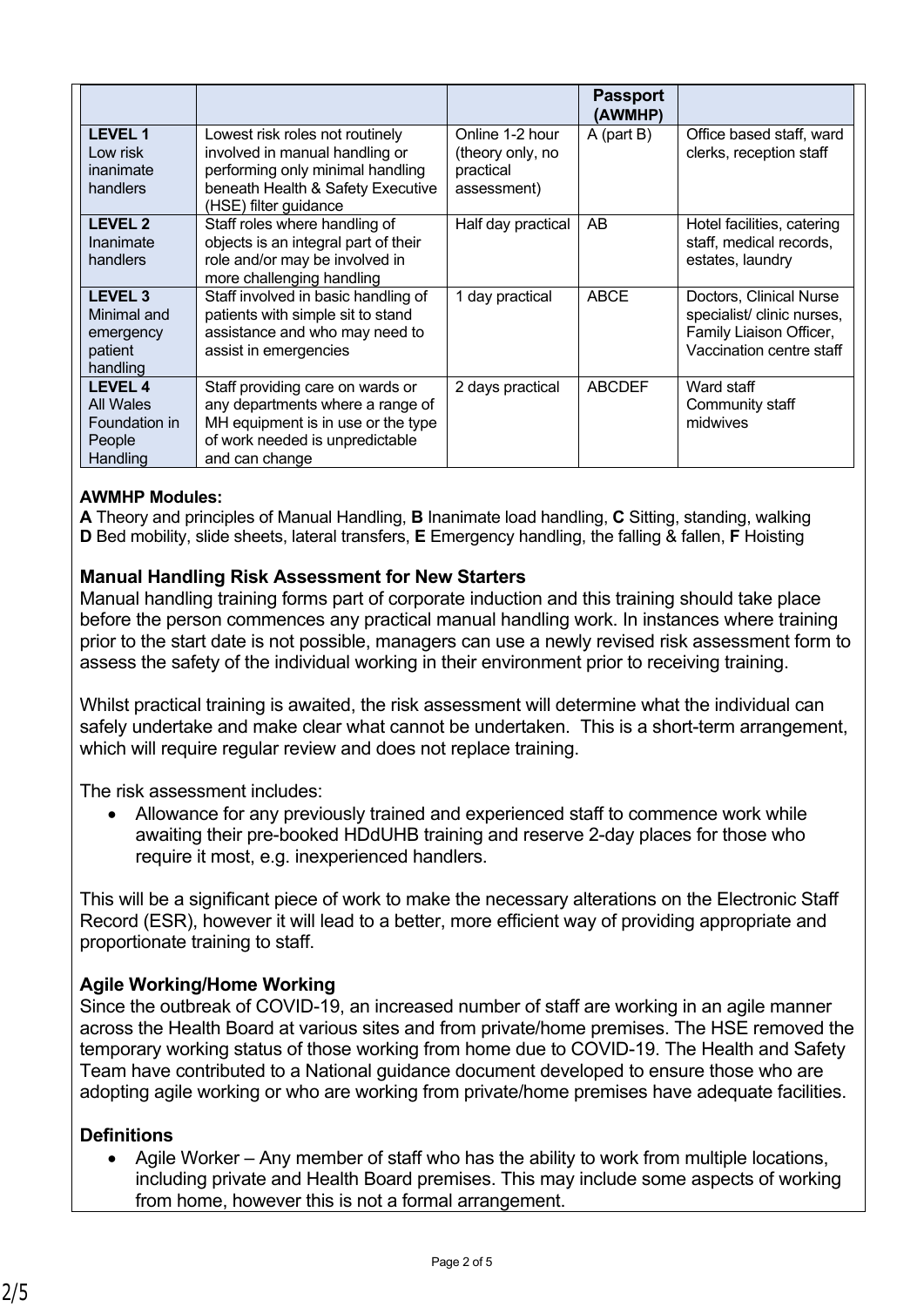Home Worker – Any member of staff who has a formal (permanent) arrangement to work from home.

The guidance provides details of the responsibilities for both the Health Board and employees in terms of setting up a workstation correctly under these circumstances and includes work equipment that should be considered as standard issue.

### **Security Management**

A planning objective has been developed relating to the Health Board's current Security Management arrangements. Progress is being made in terms of the development of a draft Health Board Security Management Policy Framework which aims to make improvements in the following areas:

- Improving physical security, including installation of automated locks and improving access control to external doors.
- Improvements in the management of Closed Circuit Television (CCTV) systems and to improve image quality on the majority of installations.
- Benchmarking against other organisations to review the Security Guard Force arrangements in place and to ascertain how this could fit within a Hywel Dda University Health Board (HDdUHB) model.

## **Prevention, Assessment & Management of Violence & Aggression (PAMOVA)/Reducing Restrictive Practice**

As part of the work to comply with the HSE Improvement Notices, a training plan has been produced in order to deliver training to staff across the whole Health Board and not only focusing on the Mental Health and Learning Disability (MHLD) Directorate. Due to the COVID-19 pandemic, this training model was not required as fewer training sessions were provided during this period. Therefore, the appointment of additional staff to deliver the plan was not considered a priority. Training has since been re-established and the training model plan is once again being considered as the Team could now benefit from additional staff to assist with training sessions

Training compliance amongst acute/community staff remains low and the number of violence and aggression incidents affecting this group of staff remains consistently high.

The Team continue to provide an excellent amount of support to MHLD, however are also having significantly more input into clinical support to the General Hospital Acute sites which appears to be ever increasing. This is in keeping with the new NHS Wales Reducing Restrictive Practice framework.

### **Reporting of Injuries Diseases, Dangerous Occurrences Regulations (RIDDOR)**

The Health & Safety Team has reported 12 incidents under RIDDOR since the January 2022 HSC meeting. RIDDOR places duties on employers and people in control of work premises to report certain serious workplace accidents, occupational diseases and specified dangerous occurrences.

Five of the reported staff injuries relate to interactions with one particularly challenging patient. The patient has Attention Deficit Hyperactivity Disorder (ADHD) and has a known pattern of aggressive behaviour. At the time of the incidents, the patient had already been moved from a residential learning disabilities facility to a more secure mental health inpatient facility. Since then, and in response to a number of incidents, the patient has now been moved to the Psychiatric Intensive Care Unit (PICU) which is an environment more suited to their particular needs. Unfortunately, all five incidents were reported outside of the Regulation's reporting timeframe, which has affected our self-imposed target set for reporting to the HSE on time.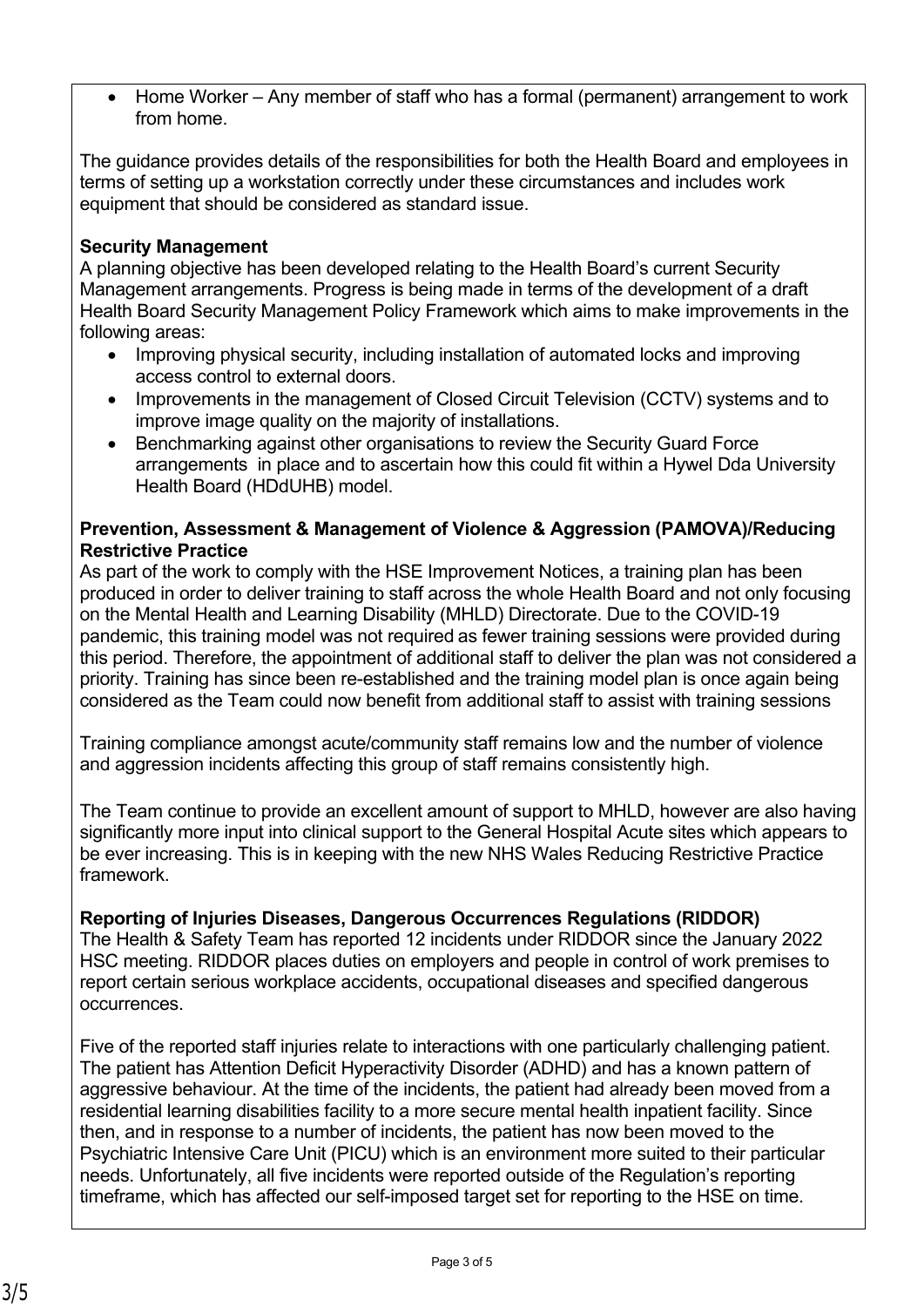Of the remaining seven incidents, two were slip/trip/fall incidents, two manual handling incidents, two struck by object incidents and one burn incident.

An end-of-year report on all 2021/22 RIDDOR incidents will be presented to the Health and Safety Committee in May 2022, including analysis of incidents and proposals for improving our reporting compliance.

# **Policy Update**

The Latex Policy (Policy 431) has been revised and updated and is presented to the HSC for approval under a separate agenda item.

The Fit-Testing for Respiratory Protective Equipment (RPE) Procedure (Procedure 814) is currently under review with a view to being presented to the HSC for approval in May 2022.

The First Aid at Work Procedure, Version 2 (Procedure 696), which was approved by the HSC in January 2022, is being reviewed following the proposal to introduce first aid training delivery internally instead of using external providers. The process for manager's to identify their first aid needs is also being reviewed and improved to coincide with the introduction of the training. It is anticipated that HSC approval for the Procedure will be sought in May 2022.

### **Argymhelliad / Recommendation**

For the Health & Safety Committee to gain assurance that work has progressed, and improvements have been made in relation to the health and safety themes as detailed within the report.

| Amcanion: (rhaid cwblhau)<br><b>Objectives: (must be completed)</b>                              |                                                                                                                                                                                                                                                                        |
|--------------------------------------------------------------------------------------------------|------------------------------------------------------------------------------------------------------------------------------------------------------------------------------------------------------------------------------------------------------------------------|
| <b>Committee ToR Reference:</b><br>Cyfeirnod Cylch Gorchwyl y Pwyllgor:                          | 2.1 Provide assurance around the UHB arrangements<br>for ensuring the health, safety, welfare and security of<br>all employees and of those who may be affected by<br>work-related activities, such as patients, members of<br>the public, volunteers contractors etc. |
| Cyfeirnod Cofrestr Risg Datix a Sgôr<br>Cyfredol:<br>Datix Risk Register Reference and<br>Score: | 718 Health and Safety Management                                                                                                                                                                                                                                       |
| Safon(au) Gofal ac lechyd:<br>Health and Care Standard(s):                                       | 1. Staying Healthy<br>2. Safe Care<br>2.1 Managing Risk and Promoting Health and Safety                                                                                                                                                                                |
| Nodau Gwella Ansawdd:<br><b>Quality Improvement Goal(s):</b>                                     | No Avoidable Deaths<br><b>Protect Patients From Avoidable Harm From Care</b><br>Focus on What Matters to Patients, Service Users,<br>Their Families and Carers, and Our Staff                                                                                          |
| <b>Amcanion Strategol y BIP:</b><br><b>UHB Strategic Objectives</b>                              | 2. Living and working well.                                                                                                                                                                                                                                            |
| <b>Amcanion Llesiant BIP:</b><br><b>UHB Well-being Objectives:</b>                               | 10. Not Applicable                                                                                                                                                                                                                                                     |